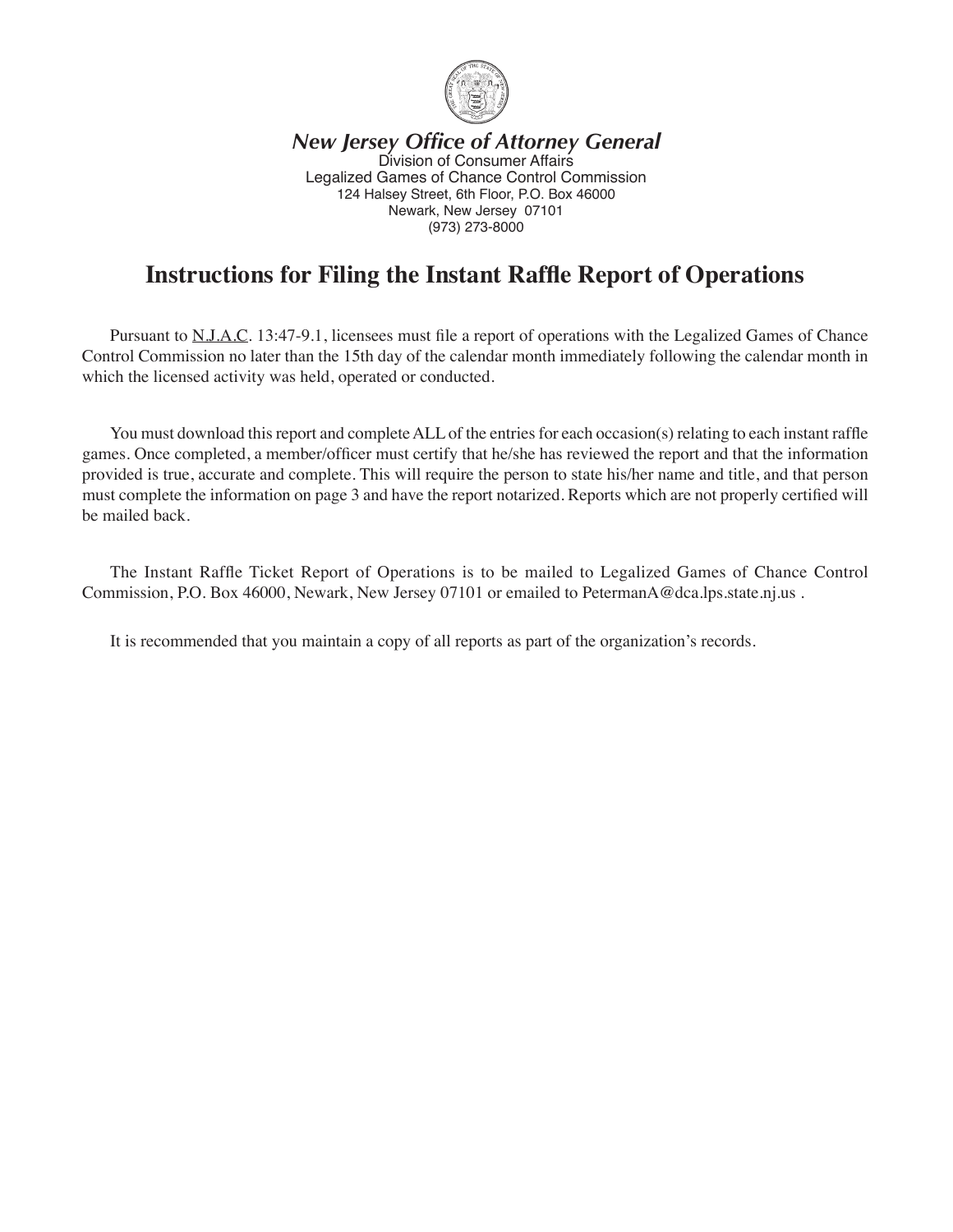*New Jersey Office of the Attorney General* Municipality:\_\_\_\_\_\_\_\_\_\_\_\_\_\_\_\_\_\_\_\_\_\_\_\_\_\_\_\_\_\_\_\_\_\_\_\_\_\_\_ Identification number:\_\_\_\_\_\_\_\_\_\_\_\_\_\_\_\_\_\_\_\_\_\_\_\_\_\_\_\_\_\_\_\_

License number: \_\_\_\_\_\_\_\_\_\_\_\_\_\_\_\_\_\_\_\_\_\_\_\_\_\_\_\_\_\_\_\_\_\_\_\_

Division of Consumer Affairs Office of Consumer Protection Legalized Games of Chance Control Commission P.O. Box 46000, Newark, NJ 07101 (973) 273-8000

# **INSTANT RAFFLE TICKET REPORT OF OPERATIONS**

This report, as required by N.J.S.A. 5:8-37 and N.J.A.C. 13:47-9.1, must be filed with the Legalized Games of Chance Control Commission no later than the 15th day of the month following the conduct of the game(s) of chance

**Section A**

|                                                                                                                                                              | Name of Licensee:<br>_Address: _ |               |              |                |                  |             | Location of Games:      |                 |                 |                 |                          |                           |                   |                                  |                                |                 |                 |
|--------------------------------------------------------------------------------------------------------------------------------------------------------------|----------------------------------|---------------|--------------|----------------|------------------|-------------|-------------------------|-----------------|-----------------|-----------------|--------------------------|---------------------------|-------------------|----------------------------------|--------------------------------|-----------------|-----------------|
|                                                                                                                                                              | Start                            | Date<br>End   | Name of Game | Form<br>Number | Serial<br>Number | Distributor | Sales Invoice<br>Number | Size of<br>Deal | Ticket<br>Price | Ideal<br>Payout | Ideal<br>Net<br>Receipts | Actual<br>Tickets<br>Sold | Gross<br>Receipts | Number of<br>Tickets<br>Redeemed | Actual<br>Prize \$<br>Paid Out | Cost of<br>Deal | Net<br>Proceeds |
|                                                                                                                                                              |                                  |               |              |                |                  |             |                         |                 |                 |                 |                          |                           |                   |                                  |                                |                 |                 |
| $\begin{array}{ c c c c c c c c }\n\hline\n1. & 2. & 3. & 4. & 5. & 6. & 7. & 8. & 9. & 10. & 11. & 12. & 13. & 14. & 15. & 16. & 17. & \hline\n\end{array}$ |                                  |               |              |                |                  |             |                         |                 |                 |                 |                          |                           |                   |                                  |                                |                 |                 |
|                                                                                                                                                              |                                  |               |              |                |                  |             |                         |                 |                 |                 |                          |                           |                   |                                  |                                |                 |                 |
|                                                                                                                                                              |                                  |               |              |                |                  |             |                         |                 |                 |                 |                          |                           |                   |                                  |                                |                 |                 |
|                                                                                                                                                              |                                  |               |              |                |                  |             |                         |                 |                 |                 |                          |                           |                   |                                  |                                |                 |                 |
|                                                                                                                                                              |                                  |               |              |                |                  |             |                         |                 |                 |                 |                          |                           |                   |                                  |                                |                 |                 |
|                                                                                                                                                              |                                  |               |              |                |                  |             |                         |                 |                 |                 |                          |                           |                   |                                  |                                |                 |                 |
|                                                                                                                                                              |                                  |               |              |                |                  |             |                         |                 |                 |                 |                          |                           |                   |                                  |                                |                 |                 |
|                                                                                                                                                              |                                  |               |              |                |                  |             |                         |                 |                 |                 |                          |                           |                   |                                  |                                |                 |                 |
|                                                                                                                                                              |                                  |               |              |                |                  |             |                         |                 |                 |                 |                          |                           |                   |                                  |                                |                 |                 |
|                                                                                                                                                              |                                  |               |              |                |                  |             |                         |                 |                 |                 |                          |                           |                   |                                  |                                |                 |                 |
|                                                                                                                                                              |                                  |               |              |                |                  |             |                         |                 |                 |                 |                          |                           |                   |                                  |                                |                 |                 |
|                                                                                                                                                              |                                  |               |              |                |                  |             |                         |                 |                 |                 |                          |                           |                   |                                  |                                |                 |                 |
|                                                                                                                                                              |                                  |               |              |                |                  |             |                         |                 |                 |                 |                          |                           |                   |                                  |                                |                 |                 |
|                                                                                                                                                              |                                  |               |              |                |                  |             |                         |                 |                 |                 |                          |                           |                   |                                  |                                |                 |                 |
|                                                                                                                                                              |                                  |               |              |                |                  |             |                         |                 |                 |                 |                          |                           |                   |                                  |                                |                 |                 |
|                                                                                                                                                              |                                  |               |              |                |                  |             |                         |                 |                 |                 |                          |                           |                   |                                  |                                |                 |                 |
|                                                                                                                                                              |                                  | <b>Totals</b> |              |                |                  |             |                         |                 |                 |                 |                          |                           |                   |                                  |                                |                 |                 |